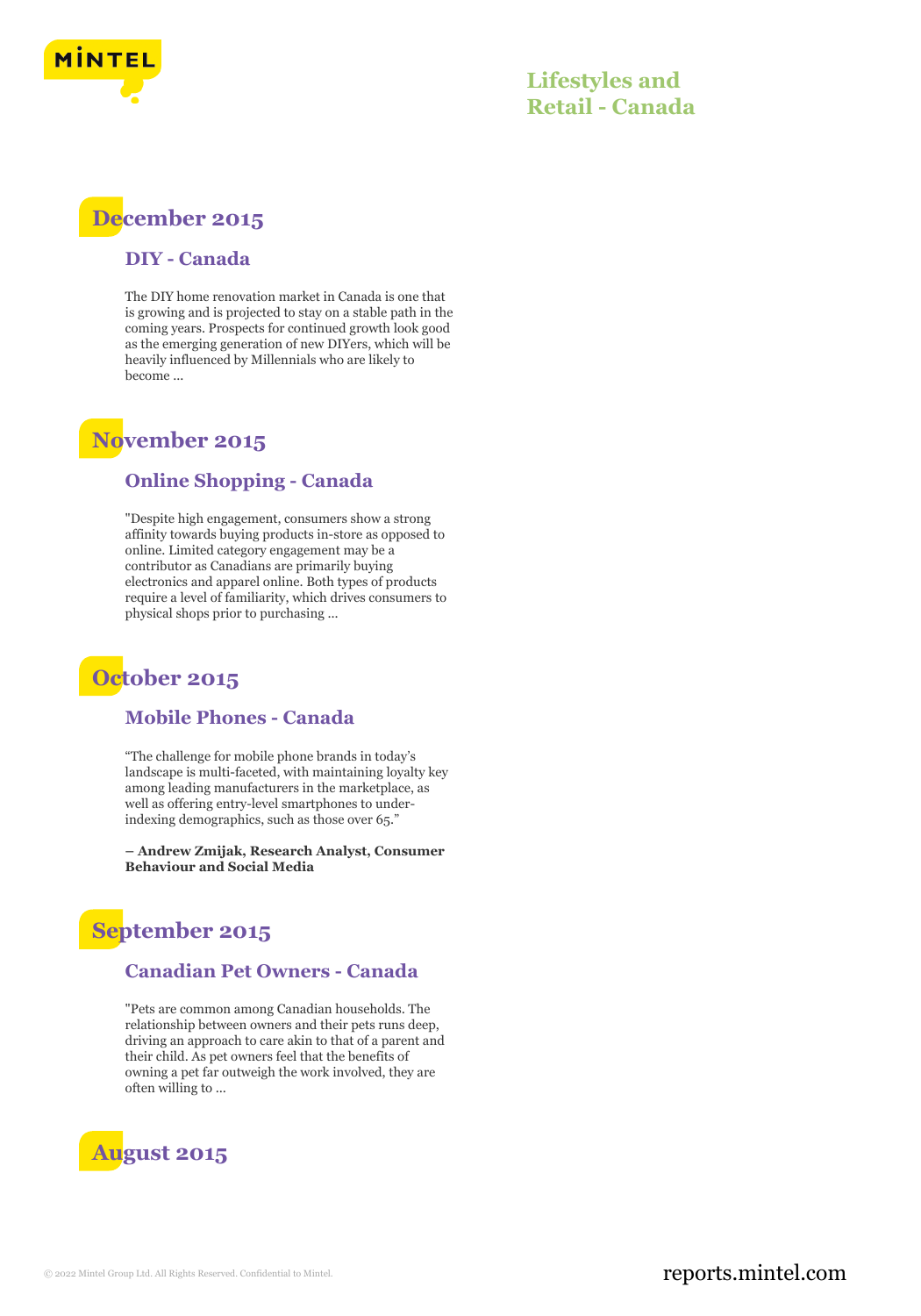

#### **Holiday Shopping - Canada**

"Holiday shopping represents the most lucrative time of year for retailers across all categories, much of it driven by Christmas. For the upcoming holidays, nine of 10 Canadians will be buying gifts."

# **July 2015**

#### **Sports Participation - Canada**

Canadians are active as demonstrated by the two thirds of the population who play sports weekly, driven by participation in individual sports or fitness activities. Motivating participation is a strong belief in the benefits that extend beyond the improvement of physical health, including mental and emotional gains as well as ...

# **June 2015**

#### **Social Media Trends - Canada**

"Consumers are highly engaged on social media and the power of posts is seen to be influential on purchase decisions. Marketing efforts on these platforms that are done well should garner the attention of audiences that may be traditionally harder to reach, such as French speakers and older women." ...

# **May 2015**

#### **Car Purchasing Process - Canada**

"The challenge for automotive manufacturers is multifaceted with bottom line results relying on factors such as attracting new customers to a brand, for example Millennials, who are less car-dependent than in previous decades and who rely on mobile technology in their everyday lives. Additionally, automotive brands face production uncertainty in ...

# **April 2015**

#### **Canadian Lifestyles - Canada**

"While the drop in oil prices was expected to give consumers extra cash for spending on other items, the record-high level of household debt is top of mind